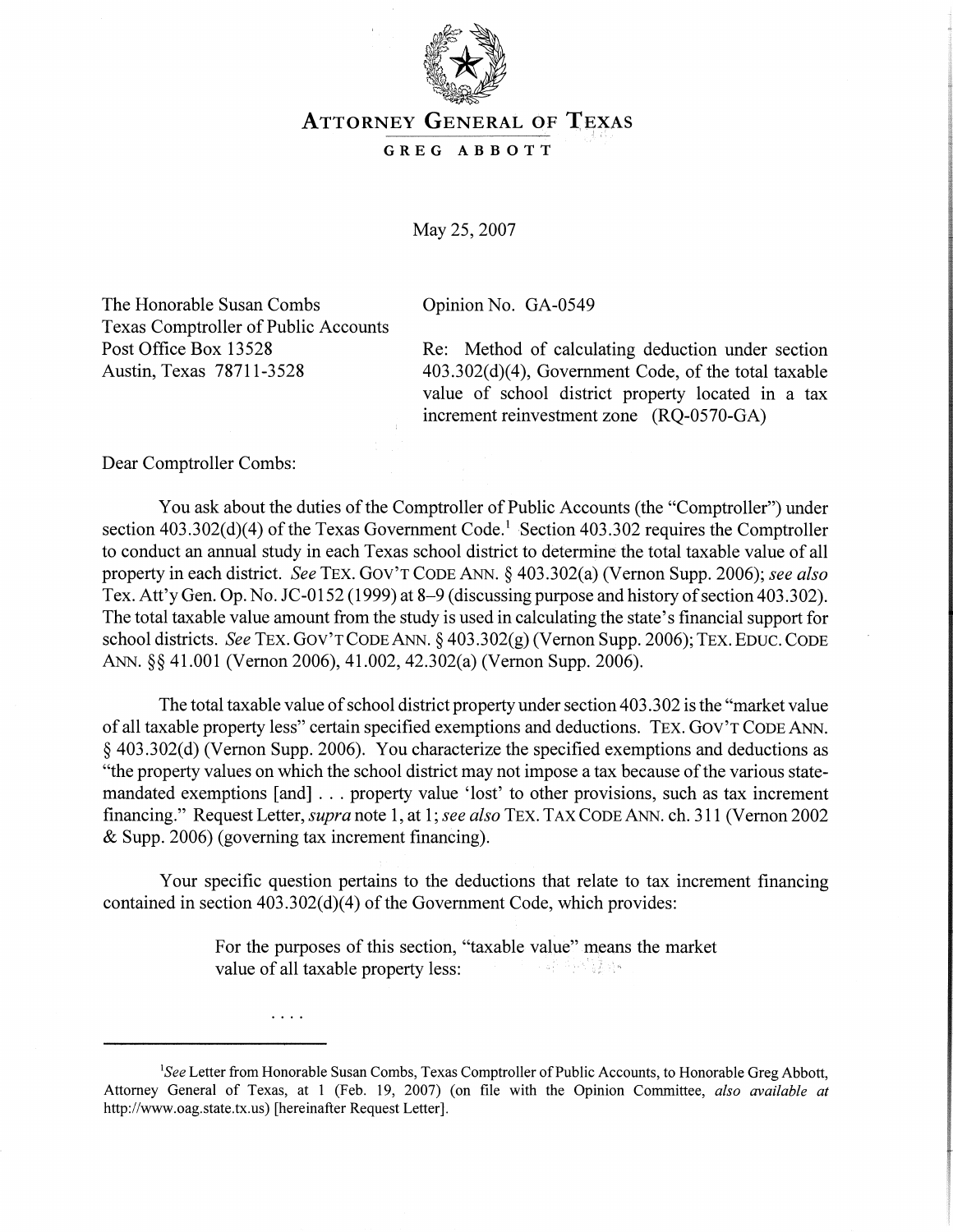(4) subject to Subsection (e), the total dollar amount of any captured appraised value of property that:

(A) is within a reinvestment zone created on or before May 31, 1999, or is proposed to be included within the boundaries of a reinvestment zone as the boundaries of the zone and the proposed portion of tax increment paid into the tax increment fund by a school district are described in a written notification provided by the municipality or the board of directors of the zone to the governing bodies of the other taxing units in the manner provided by Section 31 1.003(e), Tax Code, before May 31, 1999, and within the boundaries of the zone as those boundaries existed on September 1, 1999, including subsequent improvements to the property regardless of when made;

(B) generates taxes paid into a tax increment fund created under Chapter 311, Tax Code, under a reinvestment zone financing plan approved under Section 311.011(d), Tax Code, on or before September 1, 1999; and

(C) is eligible for tax increment financing under Chapter 311, Tax Code . . . .

TEX. GOV'TCODEANN. 5 403.302(d) (Vernon Supp. 2006). You wish to know whether this section requires you, in your calculation of the total taxable value of school district property, to subtract the dollar amount of all of the captured appraised value of property located in the reinvestment zone, or to subtract the amount of only the percentage of the captured appraised value that generates the school district tax actually paid into the tax increment fund. *See* Request Letter, *supra* note 1, at 2.

In addressing your question it is helpful to understand the operation of a municipality's tax increment reinvestment zone and a school district's involvement in the zone. Tax increment financing is a mechanism whereby municipalities can raise funds to finance public improvements in blighted or underdeveloped areas. *See City of El Paso v. El Paso Cmty. Coll. Dist.,* 729 S.W.2d 296,296 (Tex. 1987). Under the Tax Increment Financing Act, chapter 3 1 1 of the Texas Tax Code, a municipality designates an area as a reinvestment zone and establishes the tax increment base as the total appraised property values within the zone on the date the zone is created. *See* TEX. TAX CODE ANN.  $\S$ § 311.001, .012(c) (Vernon 2002). As improvements to the blighted or underdeveloped area are made, the appraised property values are expected to increase. *See id. 5 3* 11.004(a)(7) (Vernon Supp. 2006); *El Paso County Cmty. Coll. Dist.* **v.** *City of El Paso,* 698 S.W.2d 248, 250 (Tex. App.—Austin 1985), *rev'd on other grounds*, 729 S.W.2d 296 (Tex. 1987). The increase in the appraised property value above the tax increment base is "captured." *See* TEX. TAX CODE ANN. \$ 3 1 1.012(b) (Vernon 2002). The tax revenue derived by the municipality from the captured appraised property value—the tax increment—is paid into a tax increment fund for the reinvestment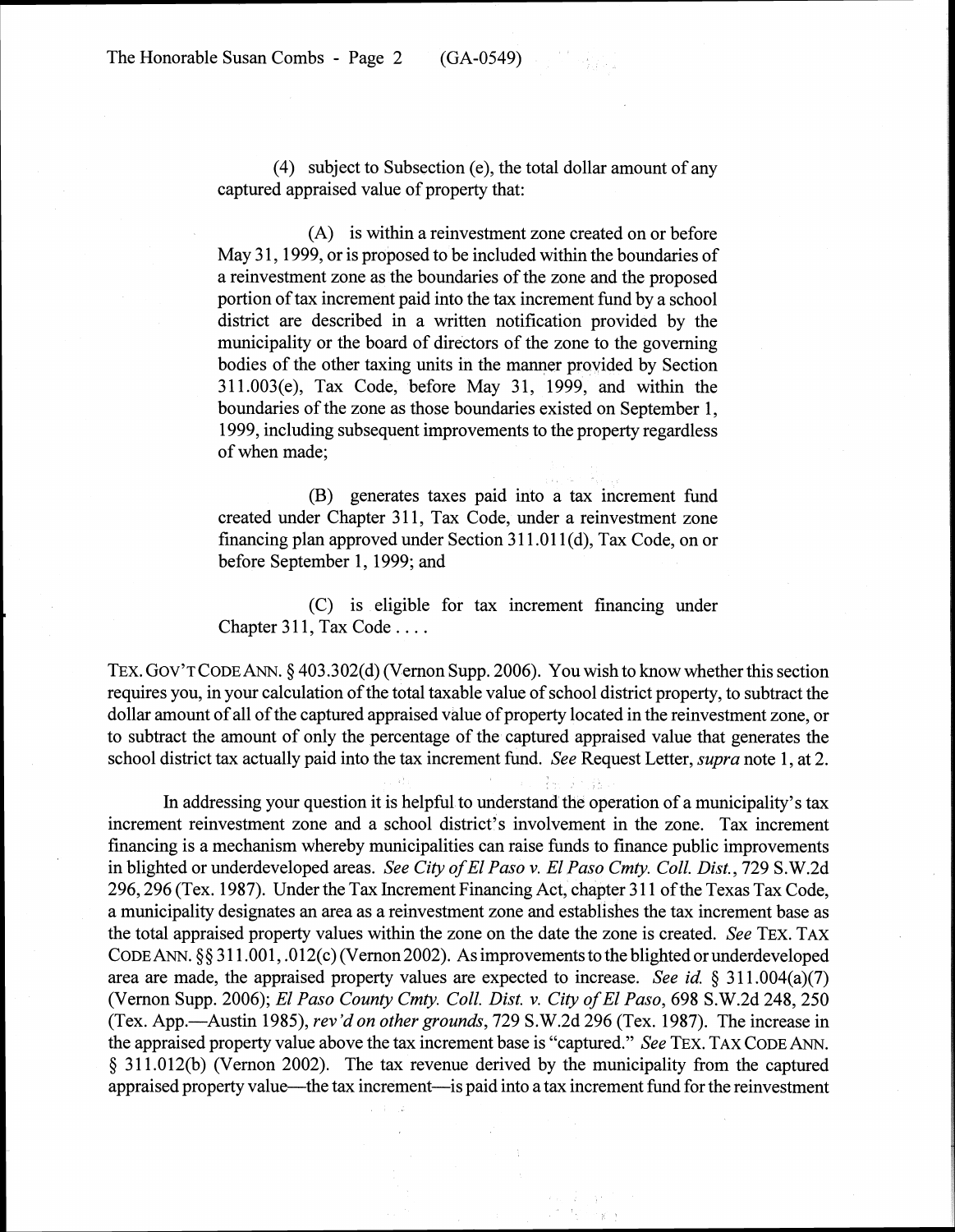The Honorable Susan Combs - Page 3 (GA-0549)

zone. *See* **id.** *\$5* 31 1.012(a), .013(b); *see also* Tex. Att'y Gen. Op. No. GA-0514 (2007) at 2 ("In other words, [the tax increments] are the taxes attributable to the increased value of the real property in the zone due to its development."). Because the tax increment revenue is committed to the development and improvement of the reinvestment zone, the additional revenue derived from the increase in appraised property values and paid into the tax increment fund is not available for the general support of the municipality. *See* TEX. TAX CODE ANN. *\$8* 3 1 1.0 13(b), .014(b) (Vernon Supp. 2006); *see also* Tex. Att'y Gen. Op. No. MW-337 (1981) at 5.

As a taxing unit, a school district may participate and pay taxes into the tax increment fund under an agreement with the municipality responsible for creating the reinvestment zone. *See* TEX. TAX CODE ANN. *\$8* 1.04(12) (Vernon Supp. 2006) (defining "taxing unit" under the Tax Code), 311.002(4) (defining "taxing unit" for purposes of chapter 311 with reference to section 1.04), 3 1 1.0 13(f) ("A taxing unit is not required to pay into the tax increment fund any of its tax increment produced from property located in a reinvestment zone . . . unless the taxing unit enters into an agreement to do so with the governing body of the municipality . . . ."). An agreement between the municipality and the school district "must specify the portion of the tax increment to be paid into the fund and the years for which that tax increment is to be paid into the fund."2 **Id.** *5* 3 1 1.0 13(f). Under section 311.013, a taxing unit "shall pay into the tax increment fund for the zone an amount equal to the tax increment . . . less . . . a portion, not to exceed 15 percent, of the tax increment produced by the unit as provided by the reinvestment zone financing plan or a larger portion as provided by Subsection (f)." *Id.* § 311.013(b). Thus, the statute authorizes a school district to retain a portion of the tax increment revenues. But, consistent with the chapter 3 11 financing scheme, the portion of the tax increment paid into the tax increment fund by the school district is no longer available for the general support of the school district. *CJ:* **id.** *5* 3 11.014(b); *see also* Tex. Att'y Gen. Op. No. MW-337 (1981) at 5.

With this background we examine Government Code section 403.302(d)(4). Section 403.302(d)(4) describes the amount of any captured appraised value that is to be subtracted from the market value of a school district's taxable property. *See* TEX. GOV'T CODE ANN. *5* 403.302(d)(4) (Vernon Supp. 2006). The deductible property value amount must meet the requirements of subdivisions (A)-(C). *See* **id.** *5* 403.302(d)(4)(A)-(C). In construing a statute, our primary objective is to determine and give effect to the Legislature's intent. *McIntyre v. Ramirez,* 109 S. W.3d 74 1,745 (Tex. 2003). We start with the plain and common meaning of the statute's words. **Id.** Words and phrases must be read in context and construed according to the rules of grammar and common usage. TEX. GOV'T CODE ANN. § 311.011(a) (Vernon 2005); *see also Alex Sheshunoff Mgmt. Servs., L.P. v. Johnson*, 209 S.W.3d 644, 651-52 (Tex. 2006). 2. 精力 药 残损的

By any measure, section 403.302(d)(4) is not a model of clarity. Nevertheless, under the ordinary reading of the text, it is apparent that the subject of subdivisions (A)-(C) must be "property," and not "value." That is clear because, in subdivision (A), "value" cannot be "within a

<sup>&#</sup>x27;Prior to 1989, taxing units were required to contribute to the tax increment find all taxes levied and collected on the increased property values in the reinvestment zone. *See* Act of May 24, 1989, 71st Leg., R.S., ch. 1137, § 25, 1989 Tex. Gen. Laws 4683,4691-92.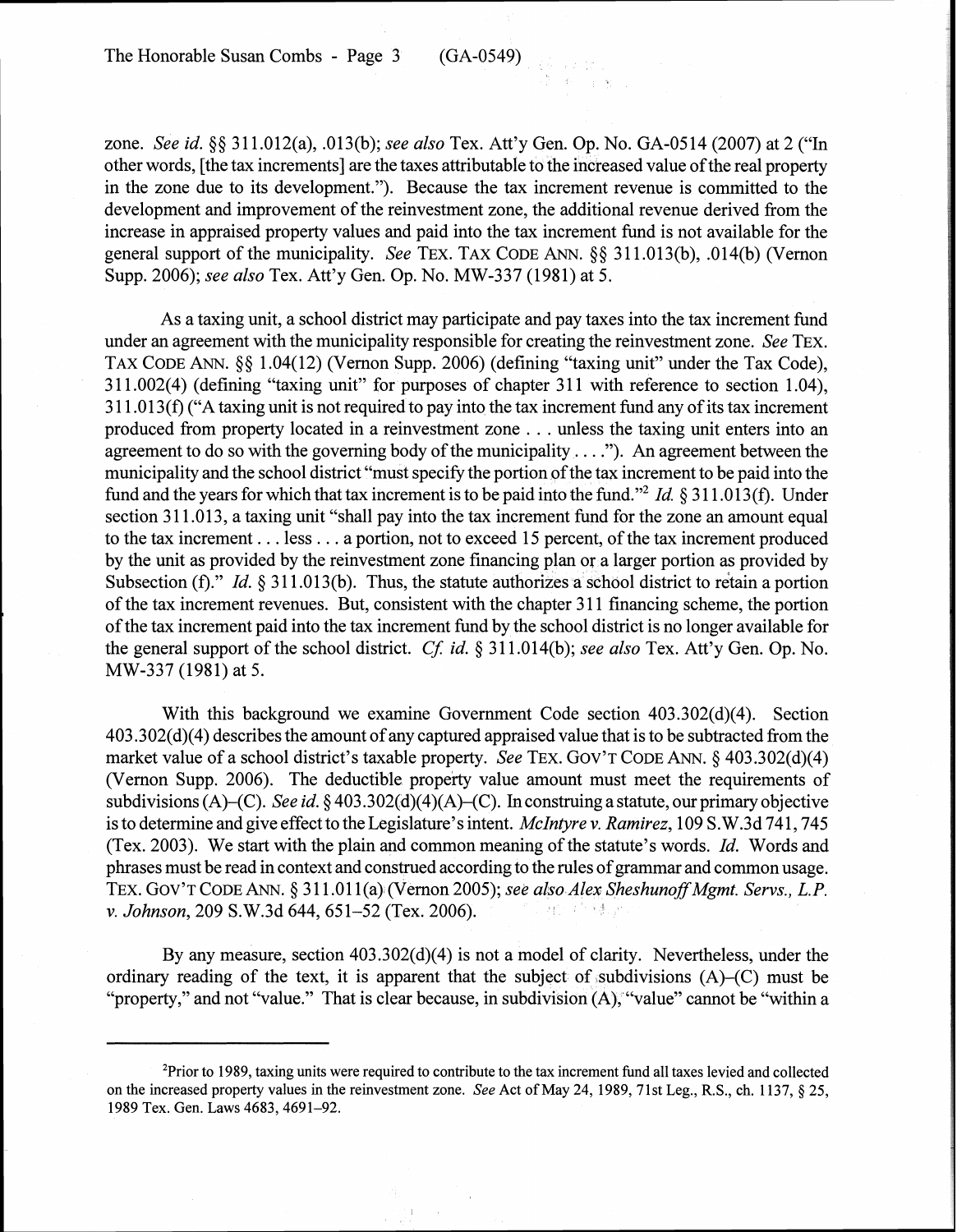reinvestment zone," but some "property" is; in subdivision (C), "value" cannot be "eligible for tax increment financing under Chapter 311, Tax Code," but some property is; and (B) would have to have the same subject as (A) and (C), lacking, as it does, a subject of its own. Consequently, under the natural reading of the statute, for every "property" that satisfies subdivisions (A), (B), and (C), the "total dollar amount of any captured appraised value" must be subtracted from the "market value of all taxable property." Under this construction, the amount deducted would not be limited to the proportion of school district tax actually paid into the tax increment fund, but rather would be the "total dollar amount of any captured appraised value" of the property.

However, a statutory provision should not be given a meaning inconsistent with other provisions of the statute, although it might possibly be susceptible to a different construction if standing alone. Barr v. Bernhard, 562 S.W.2d 844, 849 (Tex. 1978). Section 403.302(d)(4) is, at the outset, expressly made "subject to Subsection (e)." TEX. GOV'T CODE ANN. § 403.302(d)(4) (Vernon Supp. 2006). And subsection (e), in turn, provides that the "total dollar amount deducted under [section 403.302(d)(4)]  $\ldots$  may not be increased by a change made  $\ldots$  in the *portion of the* tax increment retained by the school district." Id. *5* 403.302(e) (emphasis added). If it were true that subsection (d) required deducting the total amount of captured appraised value—*regardless* of the amount retained by the school district—then subsection (e) would have no effect whatsoever. Subsection (e) necessarily presumes that a change in the amount retained would, absent its specific prohibition, require a change in the amount deducted. If changes in the amount retained can never affect the amount deducted, then the prohibition of subsection (e) would be superfluous.

Thus, the most natural reading of the text of subsection (d) runs contrary to the principle that we must give effect to every word in a statute and, if possible, should not treat any statutory language as mere surplusage. We should not lightly presume that the Legislature did a useless act. See In re Mo. Pac. R. R. Co., 998 S.W.2d 212,216 (Tex. 1999); see also State v. Shumake, 199 S.W.3d 279, 287 (Tex. 2006). If possible, we must construe a statute's provisions in harmony with each other. See La Sara Grain Co. v. First Nat'l Bank of Mercedes, 673 S.W.2d 558, 565 (Tex. 1984).

.

92 P. B.

The canons of statutory construction therefore require us to attempt to construe subsection (d) differently in order to render subsection (e) effective, useful, and in harmony with subsection (d). We believe that the text of subsection (d) permits such an alternative reading. Namely, although "property" remains the subject to the verbs of subdivisions  $(A)$ – $(C)$ , nothing in the statute specifies that "property" is a single, indivisible noun. Thus, it is possible to construe subdivision (d)(4)(B) to limit the amount deducted to only that portion of property in a reinvestment zone that generates tax revenue that is actually paid into a tax increment fund. In other words, when a school district elects to remit to a tax increment fund only some of the taxes generated by the property, the remaining portion of the property falls outside subsection (d) because it is generating taxes that are not paid into the tax increment fund. Under this construction, the amount deducted would be proportional to the percentage of property that generates the school district tax actually paid into the fund. 들하다

Although we might not reach this construction of subsection (d) in isolation, we believe this latter construction is necessary to give full effect to the terms of subsection (e) as well. Accordingly,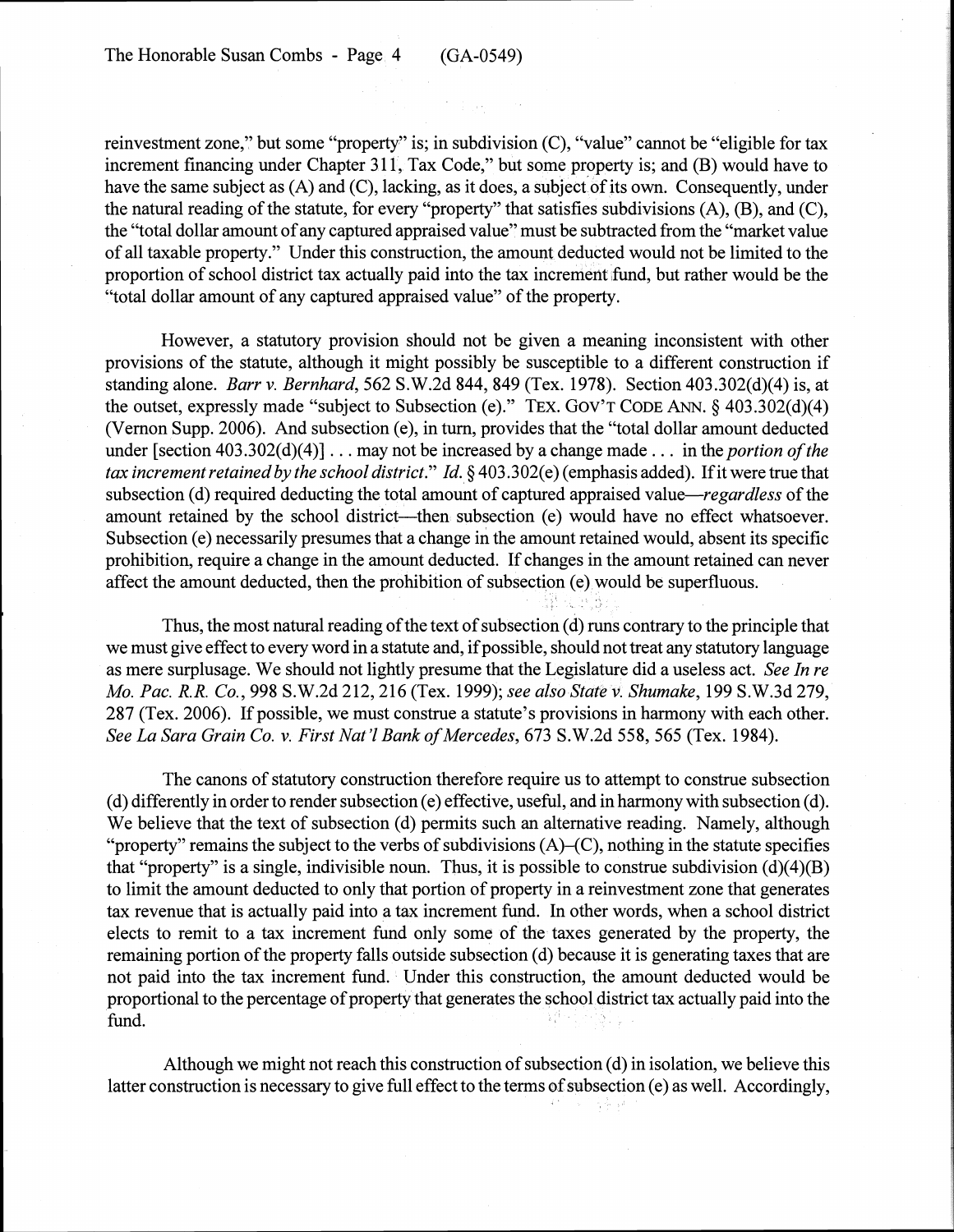interpreting subsection (d) in harmony with subsection (e), we construe section 403.302(d)(4) of the Government Code to require you, in your calculation of the total taxable value of school district property, to subtract the amount of only the percentage of the captured appraised value that generates the school district tax revenues actually paid into the tax increment fund.

Furthermore, subdivision (A) of section 403.302(d)(4), which establishes time limits by which a reinvestment zone must be established, states that a zone that is only proposed as of May 31, 1999, incorporates "the *proposed portion of tax increment paid into the tax increment fund by a school district"* as stated in the Tax Code section 3 1 1.003(e) notification. TEX. GOV'T CODE ANN. **9** 403.302(d)(4)(A) (Vernon Supp. 2006) (emphasis added); *see also* TEX. TAX CODE ANN. *5*  3 1 1.003(e) (Vernon Supp. 2006) (describing the required contents of a municipality's or county's notification to taxing units of a proposed reinvestment zone). Again, this statutory language would be superfluous if the percentage of the tax increment paid into the tax increment fund were irrelevant to the amount of the captured appraised value deducted. *See In re Mo. Pac. R. R. Co.,* 998 S.W.2d at 216.

Finally, we recognize that limiting a school district's deduction to the percentage of captured appraised value proportional to the percentage of tax increment actually paid into the tax increment fund comports with the purpose of section 403.302. *See* TEX. GOV'T CODE ANN. *5* 3 1 1.023(1), (5) (Vernon 2005) (stating that in construing a statute, a court may consider the object sought to be obtained and the consequences of a particular construction); *McIntyre,* 109 S.W.3d at 745 (same). Because the purpose of section 403.302 is to deduct the value of property that does not generate tax revenue for the general support of the school district or, in your words, to deduct the property values that are "lost" to the district, the amount of the captured appraised value deducted should not be 100 percent where a district retains a percentage of the tax increment for its own use. *See* TEX. GOV'T CODE ANN. **5** 403.301 (Vernon 2005) (setting forth the policy and purpose of the study of school district property values under section 403.302); Request Letter, *supra* note 1, at 1.

We accordingly conclude, based on the language of subsections 403.302(d) and (e) as the language is informed by the principles of statutory construction, that section 403.302(d) requires a deduction of the amount of the captured appraised value of school district property located in a tax increment reinvestment zone that corresponds to the percentage of the tax increment actually paid into the tax increment fund by the school district.

> $\mathcal{F}^{\mathcal{G}}_{\mathcal{G}}$  , where  $\mathcal{G}^{\mathcal{G}}_{\mathcal{G}}$  and  $\mathcal{G}^{\mathcal{G}}_{\mathcal{G}}$

> > **CONTRACTOR**

s Pages,